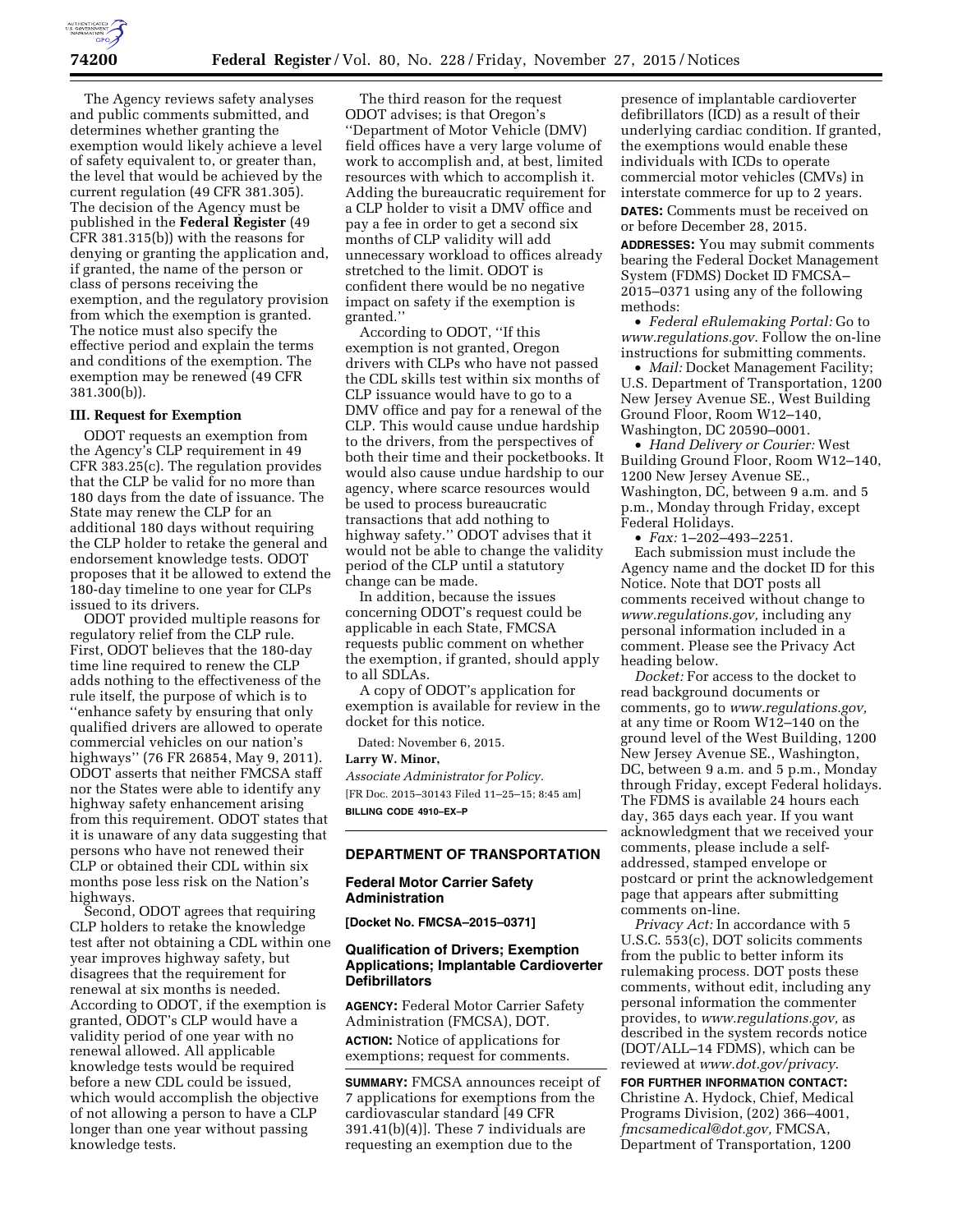New Jersey Avenue SE., Room W64– 224, Washington, DC 20590–0001. Office hours are 8:30 a.m. to 5 p.m., e.t., Monday through Friday, except Federal holidays.

#### *Submitting Comments*

You may submit your comments and material online or by fax, mail, or hand delivery, but please use only one of these means. FMCSA recommends that you include your name and a mailing address, an email address, or a phone number in the body of your document so that FMCSA can contact you if there are questions regarding your submission. To submit your comment online, go to *<http://www.regulations.gov>*  and in the search box insert the docket number ''FMCSA–2015–0371'' and click the search button. When the new screen appears, click on the blue ''Comment Now!'' button on the right hand side of the page. On the new page, enter information required including the specific section of this document to which each comment applies, and provide a reason for each suggestion or recommendation. If you submit your comments by mail or hand delivery, submit them in an unbound format, no larger than 81⁄2 by 11 inches, suitable for copying and electronic filing. If you submit comments by mail and would like to know that they reached the facility, please enclose a stamped, selfaddressed postcard or envelope. We will consider all comments and material received during the comment period and may change this proposed rule based on your comments. FMCSA may issue a final rule at any time after the close of the comment period.

### *Viewing Comments and Documents*

To view comments, as well as any documents mentioned in this notice, or to submit your comment online, go to *[www.regulations.gov](http://www.regulations.gov)* and in the search box insert the docket number ''FMCSA– 2015–0371'' and click ''Search.'' Next, click ''Open Docket Folder'' and you will find all documents and comments related to the proposed rulemaking.

# **SUPPLEMENTARY INFORMATION:**

### **Background**

FMCSA has authority under 49 U.S.C. 31136(e) and 31315 to grant exemptions from certain parts of the Federal Motor Carrier Safety Regulations. FMCSA must publish a notice of each exemption request in the **Federal Register** [49 CFR 381.315(a)]. The Agency must provide the public an opportunity to inspect the information relevant to the application, including any safety analyses that have been conducted. The Agency must also

provide an opportunity for public comment on the request.

The Agency reviews safety analyses and public comments submitted, and determines whether granting the exemption would likely achieve a level of safety equivalent to, or greater than, the level that would be achieved by the current regulation (49 CFR 381.305). The Agency may grant an exemption subject to specified terms and conditions. The decision of the Agency must be published in the **Federal Register** (49 CFR 381.315(b)) with the reasons for denying or granting the application and, if granted, the name of the person or class of persons receiving the exemption, and the regulatory provision from which the exemption is granted. The notice must also specify the effective period and explain the terms and conditions of the exemption. The exemption may be renewed (49 CFR 381.300(b)).

The FMCSA provides medical advisory criteria for use by medical examiners in determining whether drivers with certain medical conditions should be certified to operate CMVs in interstate commerce. The advisory criteria are currently set out as part of the medical examination report published with 49 CFR 391.43. The advisory criteria for section 391.41(b)(4) indicate that the term ''has no current clinical diagnosis of'' is specifically designed to encompass:

*''a clinical diagnosis of''* (1) a current cardiovascular condition, or (2) a cardiovascular condition which has not fully stabilized regardless of the time limit. The term *''known to be accompanied by''* is designed to include a clinical diagnosis of a cardiovascular disease (1) which is accompanied by symptoms of syncope, dyspnea, collapse or congestive cardiac failure; and/or (2) which is likely to cause syncope, dyspnea, collapse, or congestive cardiac failure.

#### **Summary of Applications**

### *Ellis James Benson*

Mr. Benson is a 53 year old Class A CDL holder in Minnesota. A June 2, 2015 letter from his cardiologist reports that Mr. Benson's defibrillator was implanted on November 12, 2008. His records show that his defibrillator delivered therapies on February 27, 2014, and on February 28, 2015. In 2008 (his most recent study) showed a left ejection fraction of 55–60%.

#### *Jon Carey*

Mr. Carey is a 51 year old route salesman in Colorado. A May 2015 letter from his cardiologist reports that Mr.

Carey's ICD ''was implanted in March 2009 after he experienced a ventricular fibrillation arrest''. ''Since that incident, his defibrillator has never gone off and he's had no progression of coronary disease''. Recent echocardiography shows ''improved ventricular function with an EF of 40–50%''. ''Mr. Carey is active without limitations without angina, heart failure, or arrhythmia symptoms''. ''The patient is clear to receive a CDL license from my standpoint. I see no issues with him driving commercial vehicles.''

#### *Martin Carter*

Mr. Carter is a 47 year old Class A CDL holder in Maine. A March 11, 2015 letter from his cardiologist reports that Mr. Carter underwent ICD implantation on 4/1/2011. ''At the time of the ICD placement, his ejection fraction was between 30–35%''. His cardiologists note that ''since that time, the patient has gotten progressively stronger''. ''Ejection fraction 10/5/2012 was 37% and 11/26/13 was 44%''. ''The patient had a stress test 11/26/2013 which showed no inducible myocardial ischemia''. ''In a patient such as this, the ICD would never have been considered for implantation''. ''His ICD has never discharged and he has been followed regularly''. ''The patient's cardiovascular status has recovered to the point that the ICD is no longer medically necessary but no cardiologist is willing to remove the device''. ''It is my medical opinion that the patient has recovered sufficiently from his ischemic cardiomyopathy that he no longer meets the restriction of ejection fraction less than 40% limiting his ability to drive. I would ask that he be considered for reinstatement of commercial tractortrailer license''. ''Prior to the placement of his ICD, Mr. Carter was treated medically and surgically and responded well''. ''He had a near syncopal episode on 3/2/2010 felt to be secondary to excessive medication and dehydration. He has had no recurrences since that time.''

### *Carl Jeglum*

Mr. Jeglum is a 58 year old Class A CDL holder in Washington. An October 22, 2015 letter from his cardiologist reports that in ''March of 2005, (Mr. Jeglum) had an Internal Cardiac Defibrillator placed.'' ''Since then his implantable device has been checked frequently and has remained stable without further incident.'' ''The device has never been discharged or deployed since the time he has had the device in place.'' ''He has not had any ongoing cardiac symptoms and in my opinion is fully capable of performing his usual